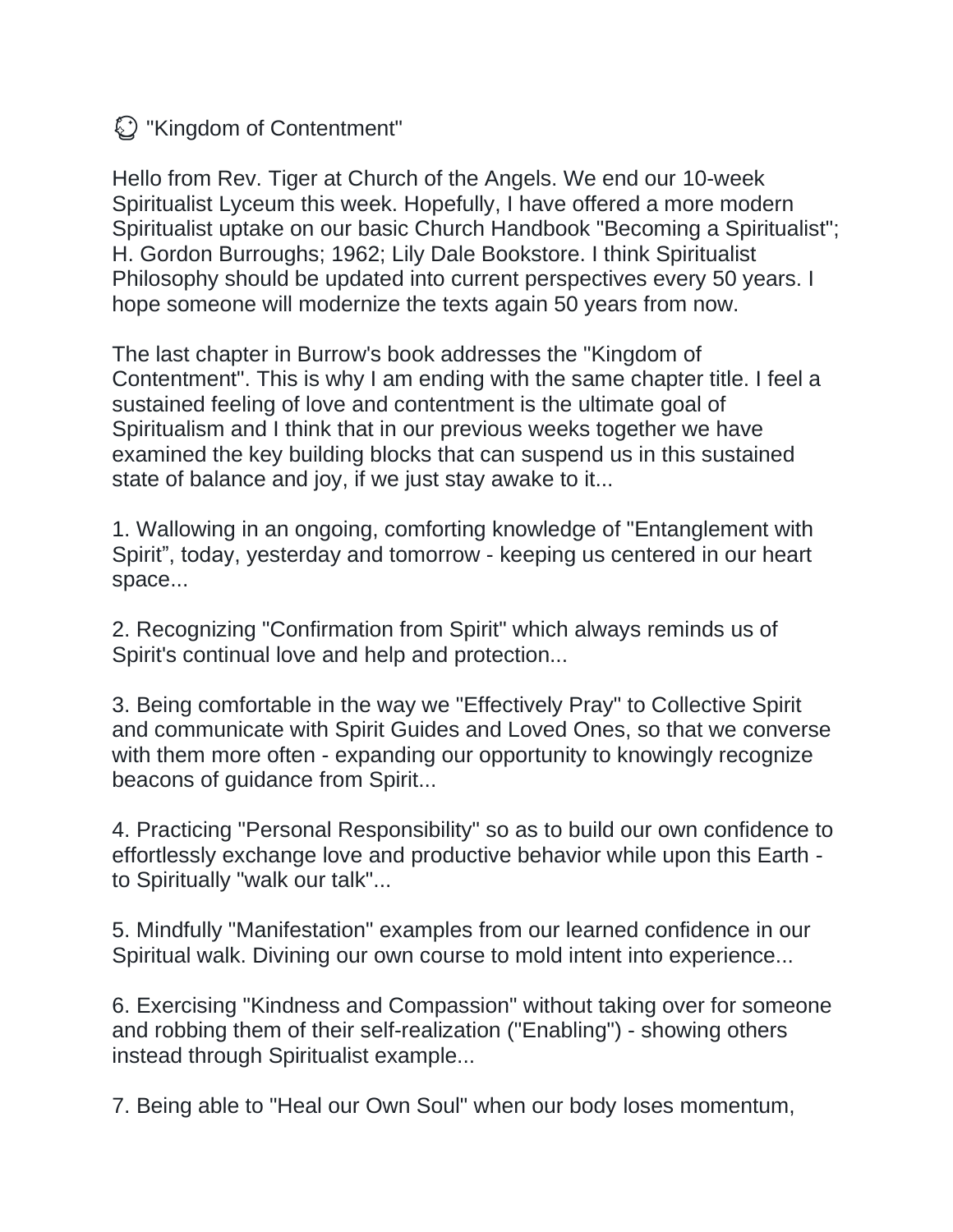which reconfirms our ever-growing strength with "Collective Spirit"...

8. Not drawing a line in the sand to designate a "Heaven or a Hell" or some type of waiting room to stifle our momentum with Spirit. Allowing us the freedom to "walk our talk" hand-in-hand every moment in our own unique fashion...

9. Refusing to "Judge" others - showing Spiritualism by including everyone into activities; respecting various viewpoints/customs/cultures that challenge our personal beliefs, allowing us to interact and attain new knowledge on various levels. Showing society the way in which a Spiritualist learns from others, from a conglomerate of diverse journeys...

10. A "Kingdom of Contentment" as our continual reward for these nine practices. I'm not going to elaborate on this final plateau because either you get it now or will learn to understand it later... It is a personal state of unfolding, an understanding that we each grow into, in our own unique way... As Spiritualists we can have this joyful contentment NOW, every day and FOREVER (just keep vigilante with the nine objectives of Spiritualism) - we need not wait to cross a gate to experience a "Kingdom of Contentment", we can experience this now!

It has been a pleasure for me to share my views on Spiritualism with you. I am always happy to hear your thoughts as well.

I encourage you to make at least a yearly pilgrimage to Lily Dale, New York or Cassadaga, Florida. These Spiritualist communities were designed to give you an uplifting of Spirit - a mini vacation of renewal, a temporary closing out of a world of chaos surrounding you instead with love, healing, direction and communication with likeminded Souls here and beyond...

In closing, I would like to share with you personal childhood memories I have of the "Lily Dale Encampment" - we called it going to "Camp". Lily Dale visits have always been a "Kingdom of Contentment" for me which is why I encourage you to visit...

0  $\oplus$  2 2 5 4 2 5 5

I was born October 6th of 1953 so these memories start most likely from the summer of 1958.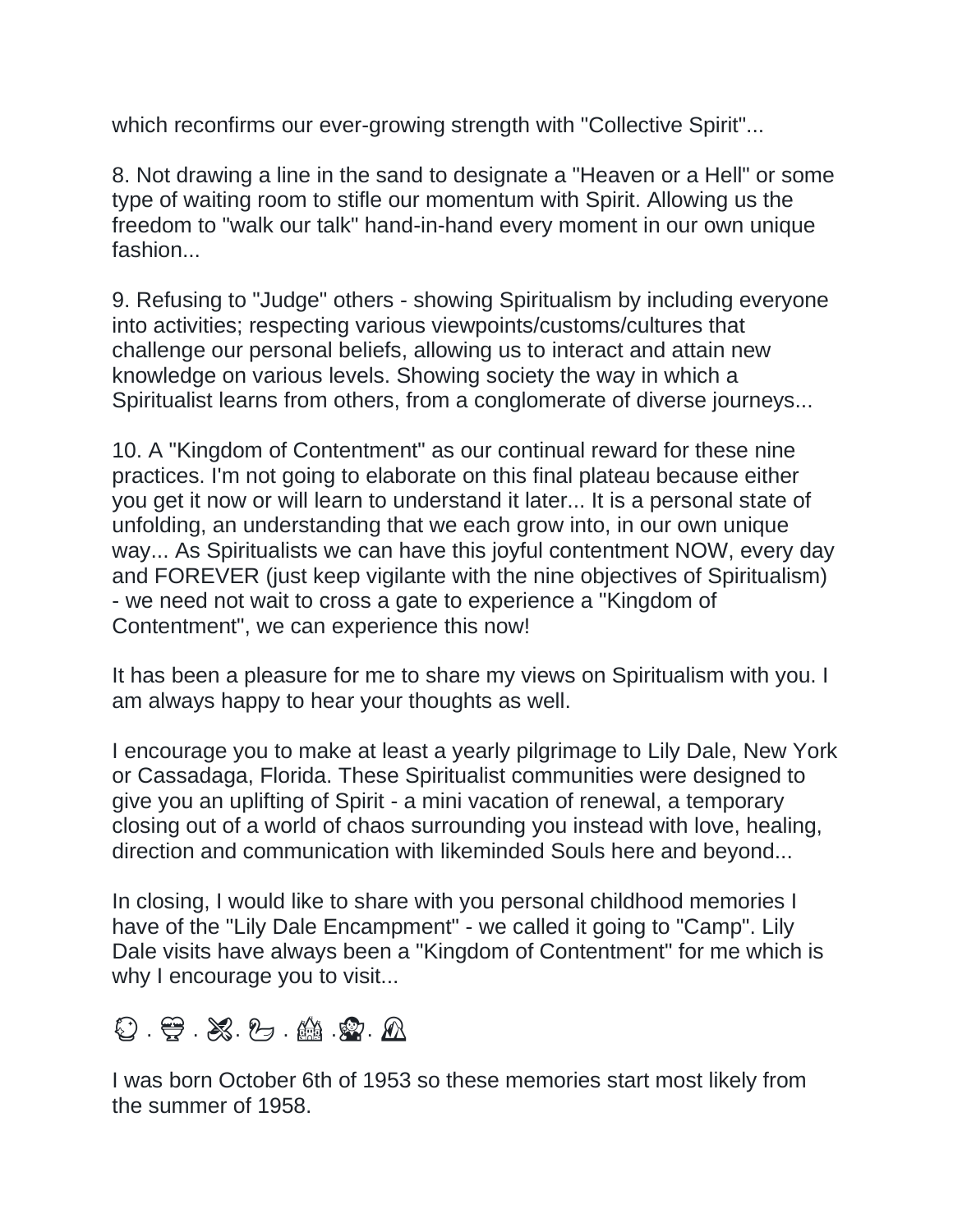My, Poppy's Family was from the Niagara Falls area so about 6 times a year we would drive from Cleveland to visit them, making the rounds, usually staying overnight in Lily Dale afterwards for a day or two - best days of the year!

My Pop was a third generation Spiritualist (at least). His Mother's twin Sister's Daughter, Jim, lived in Lily Dale as a registered Psychometric. You would hand Jim a completely personal item like a wedding ring or a hairbrush and she would tell you what current obstacles you were facing but she was also extremely gifted in telling you your future! She was extremely accurate!

When my Dad had a mild heart attack in his 40's Jim wrote a date on a piece of paper and gave it to my Mother (who was not totally convinced Spiritualism was valid). Jim told my Mom that was the date my Dad would cross to Spirit, so by knowing this she could make sure there would be no loose ends! Jim then sealed the date in an envelope and Mom was instructed to not tell my Dad about it or allow him to ever see it.

30 some years later, upon my Dad's death, Mom produced the envelope from her safety deposit box, told me the story and we opened it - the month, day, year and day of the week were correct! Mom finally agreed Spiritualism was valid.

Jim helped law enforcement find missing children and clues to solve horrible crimes numerous times! My visits to Lily Dale were in orbit of this remarkable woman and her Medium Neighbors. My Relative's portraits hang in Lecture Hall.

If I was in Jim's house on Liberty Street, during a moment when she was ready to give a new reading, she would send me out to the front porch where folks were waiting. I would proudly announce "the Medium will see you now".

Several times I had lunch at "Aunt Mary's" house. I don't remember if it was indeed "Aunt Mary" (or her relative) but she always made the Campbell's tomato or mushroom soup with creamy milk instead of water and would cut the crusts off my toasted cheese for me to feed to the swans at the boat house after dinner. She was always smiling and giggled occasionally while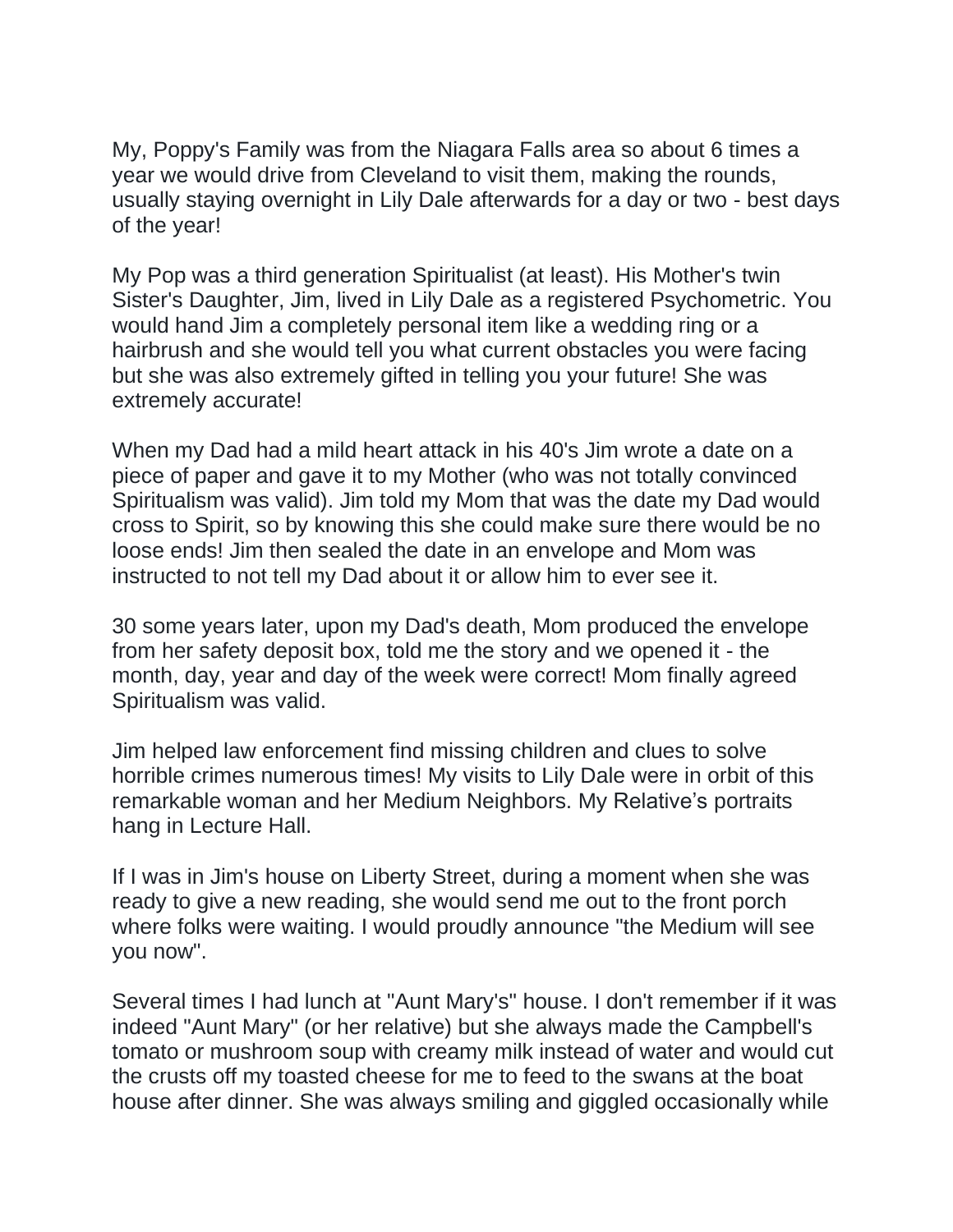she spoke.

After supper Jim would walk me to the boat house to feed the many dozens of huge trumpeter swans. We would count the babies and watch the rest of the boats come in. Then we would stop at the Hotel to sit in the rocking chairs and watch the sunset as she visited with her friends.

The general store (now the cafeteria maybe as it changes uses periodically) was a hub of activity. The huge screen door still creaked the same last time I walked through it! A noisy white open top electric metal cooler sat outside with stinky bait in it. Popsicles filled the tall freezer inside for daily afternoon treats.

Lily Dale had its own lovely morning smell - sort of like stepping onto a sandy beach in Florida, only without the humidity. In the afternoon, during summer "Camp" season, there were always whiffs of popcorn from the vendors in the commons. In the evening you could smell the fragrant bonfire at the campground, or the wood stoves on cool evenings or off season.

In early morning you could hear a pin drop. As the sleepy Dale awoke a constantly growing chorus of bird song announced a new day... During season, an "Assembly" bell rang at 10am, 2pm and 7pm. As soon as morning "Assembly" let out the Dale was a happy hopping place - visitors all day...

The beach was always a busy hubbub, swimmers everyday dawn to dusk with Lifeguards. I could always hear "Assembly Hall" singing while in the water from 2-3pm before rushing for my popsicle (before the Assembly crowd filed out).

As you walked around town you would come upon soft wind chimes everywhere, mostly those old fashioned Asian painted glass tinkling ones with red tassels blowing in the breeze.

Small fountains were everywhere outside houses. (They might have designated the readers.) The fountains were always resting in a shallow cement pool painted aqua, surrounded by a 4" curb completely encrusted with pebbles or sometimes shells or colorful marbles. These multi leveled fountains bubbled away endlessly.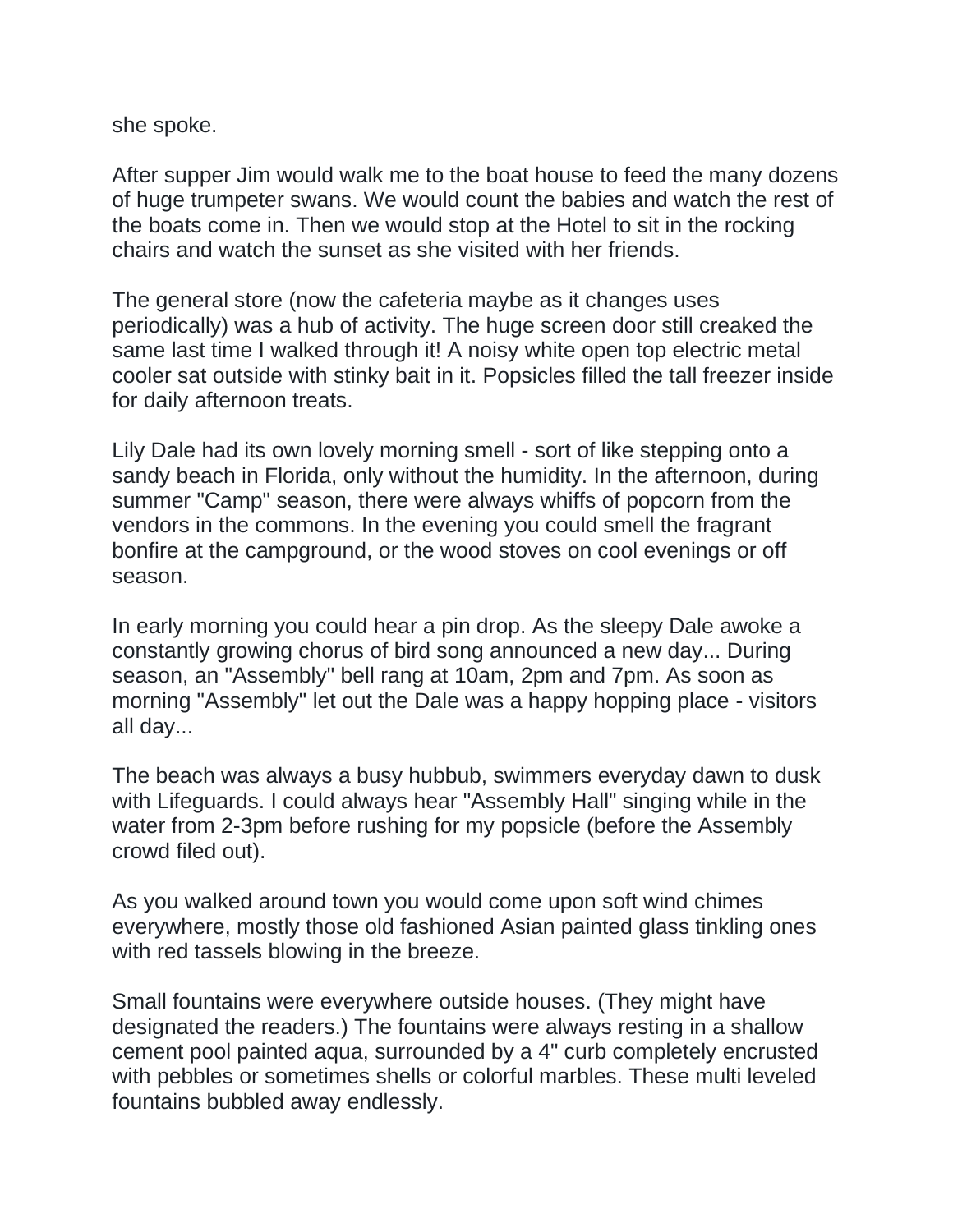There were tons of big trees everywhere and park benches, even along the roadways. You could sit in the shade and watch birds drink from the fountains while you listened to the tinkling chimes as a soft breeze off the lake kissed your face... It was heavenly. Every person you passed would nod or say hello!

Everywhere were tall Victorian Houses with painted gingerbread trim, sometimes entwined with ivy or climbing roses. Some houses were starting to fall into disrepair as older residents passed and the heirs lived elsewhere but even those (every house) had pretty flowers planted in front.

In the evening candles and Coleman lanterns flickered out in front of the houses that were hosting "Circles", "Seances" or "Thought Exchanges" for that evening.

A true highlight was a midnight adventure: Jim woke me after a heavy rain storm (age 5?) to go see the Fairies in the middle of the night! We walked to the clearing where the stump is now. We stayed on the path in the shadows. You could see tiny lights flicker everywhere in small groups, but they didn't fly like fireflies! It was so exciting. You had to stay silent the entire time. Jim said she saw them as a child, but older eyes aren't quick enough to see them. We stayed a long time. Then she scooped me up and I fell asleep in her arms. So, I do believe in Fairies! Makes me wonder what else I might be overlooking...

I think constant wonder is a great note to leave you on... I hope you can keep learning from many teachers and experiencing a truly joyful life. I'm so grateful to be sharing it with you and look forward to our continued sharing, here on this Earth plane and in the beyond...



## Today's Invocation:

Mother, Father, Infinite Spirit - Bless my many Friends and Loved Ones. Bless those who see your loving goodness. Please show us how to shine your light so those who are lost might also begin to see and feel your loving warmth... Help us stay on track when storms appear, that we might always be comforted by your glowing light that connects us through our hearts, forever...